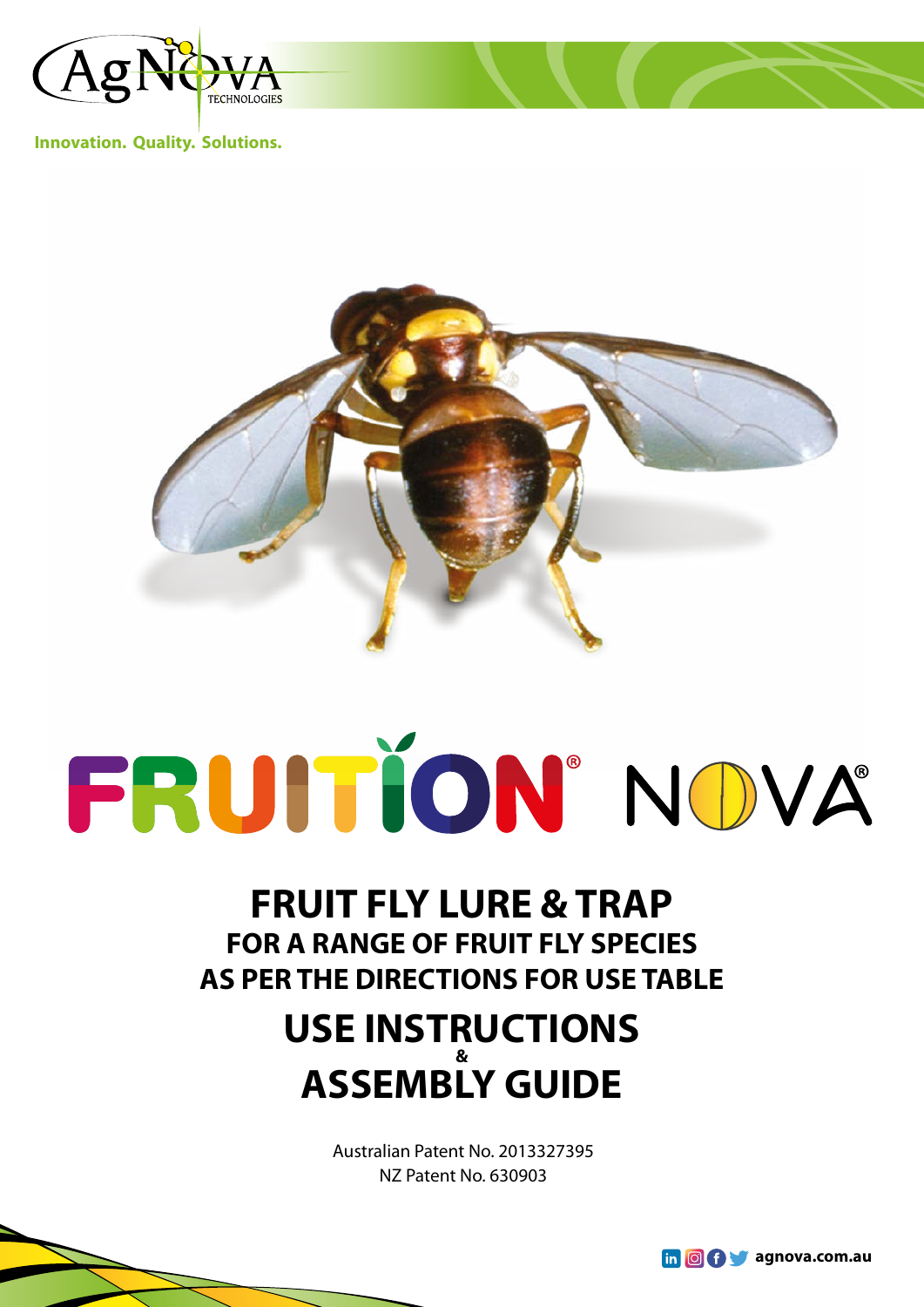

**Innovation. Quality. Solutions.**

# FRUITION' NOVA **The** Revolutionary **Lure & Trap for a Range of Fruit Flies**



#### **INTRODUCTION**

Fruition® Nova® Traps are a unique new system for monitoring and managing fruit fly populations, and were developed specifically to target the cucumber fly (*Bactrocera cucumis*). Fruition Nova Traps will also attract and trap Jarvis' fruit fly (*B. jarvisi*), lesser Queensland fruit fly (*B. neohumeralis*), Queensland fruit fly (QFF; *B. tryoni*) and Mediterranean fruit fly (Medfly; *Ceratitis capitata*).

Fruition Nova Traps are highly effective in attracting a range of fruit fly species, including cucumber fly, through a combination of colour, shape and smell. Fruit flies are attracted to the trap using aromas that resemble those of ripe fruit and, once in visual range, are able to detect the colour and shape of the trap structure. The sticky trap surface then traps the flies in such a way that they can be easily identified and counted.

As soon as fruit flies are detected, growers should implement a full Integrated Pest Management (IPM) program if not already commenced.

In all situations, begin protein bait spraying early with Fruition Natflav® 500 before fruit become susceptible to fruit fly infestation, and complement bait spraying with use of Fruition Nova Traps to allow monitoring of fruit fly population dynamics. If numbers of fruit flies continue to increase following implementation of a program of Fruition Natflav 500 protein bait sprays and Fruition Nova Traps, cover spraying of an approved insecticide may be required.

#### **USE OF FRUITION NOVA TRAPS**

Fruition Nova Traps can be used for both population monitoring and, in conjunction with other control strategies, for management as part of an IPM program, when susceptible crops are fruiting. It is important to deploy Fruition Nova Traps early in the crop for early detection and hence optimal management of fruit fly populations.

#### **PLACEMENT OF FRUITION NOVA TRAPS**

Fruition Nova Traps should be placed evenly around and throughout the site. Where previous crop history indicates that fruit flies enter the crop from a particular location (such as adjoining forested areas, sheltered gullies, adjacent creeks or waterways, etc.), Fruition Nova Traps should be deployed at a higher concentration closest to these sources of infestation, but within the range specified in the Directions for Use table.

**TREE CROPS:** Fruition Nova Traps should be hung in the fruiting zone, usually 1.5-2.0 metres above the ground. Ideally traps will be placed in the tree canopy in a location away from surrounding branches and clearly visible within the orchard.

**OTHER CROPS:** Fruition Nova Traps should be hung immediately above the crop canopy (about 0.5 metres), suspended from a firmly anchored rigid support such as a 'star picket' driven into the ground, and in adjacent trees or vegetation within 5.0 metres of the crop where traps can intercept fruit flies flying into the crop to lay eggs.

Ideally neighbouring crops will also be monitored as these can be a source of fruit fly infestations.

In cucurbit crops, cucumber fly typically roosts in vegetation around the crop and enters the crop mainly to lay eggs. In this situation, Fruition Nova Traps should be deployed at a higher concentration closest to these sources of infestation, but within the range specified in the Directions for Use table. Use of protein bait sprays applied weekly to the surrounding vegetation can assist in the IPM program.

#### **TRAPS SHOULD BE REPLACED IF:**

- 1. Sticky surfaces are heavily covered by fruit flies or foreign objects;
- 2. The lure sachet has expired the Fruition Nova Trap gel lure in the open sachet will continue to be effective for up to 12 weeks;
- 3. The lure sachet or trap is damaged or missing.

#### **STORAGE AND DISPOSAL OF FRUITION NOVA TRAPS**

Store unused Fruition Nova Traps and lure sachets in original packaging out of direct sunlight and below 25°C. Keep out of reach of children and animals.

Dispose of the used traps at the end of the cropping season through a waste disposal system in compliance with local, state or territory government regulations.

#### **HANDLING PRECAUTIONS**

Avoid contact with the adhesive surface. The adhesive is nontoxic and vegetable oil can be used to remove from skin.

#### **SAFETY DATA SHEET**

If additional information is required refer to the Safety Data Sheet. For a copy visit agnova.com.au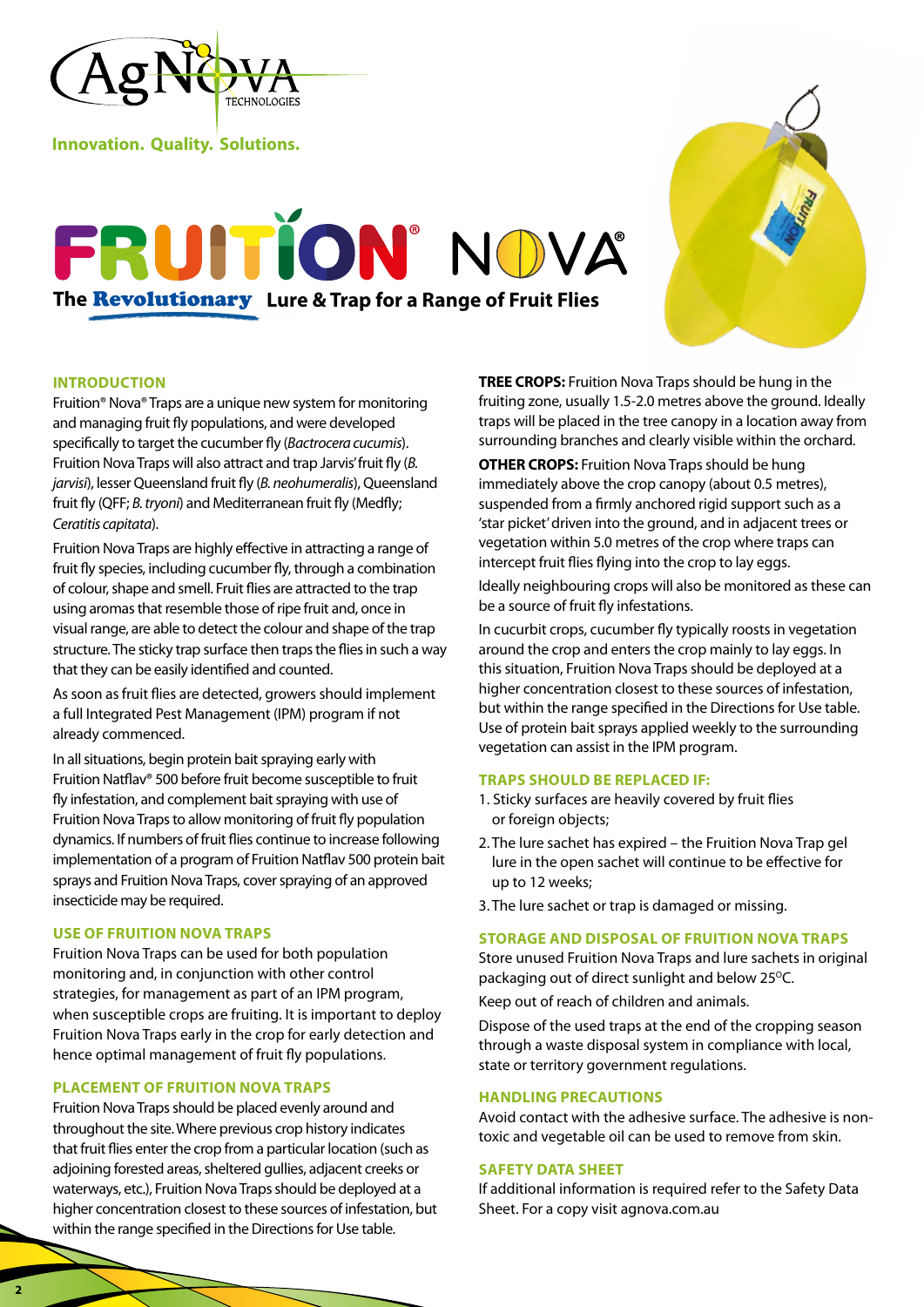#### **DIRECTIONS FOR USE:**

| <b>PEST</b>                                                                 | <b>SITUATION</b>                                | <b>TRAPS/HA</b>                                                                                          | <b>CRITICAL COMMENTS</b>                                                                                                                                                                                                                                                                                                                                                                                                                                                                                                                                                                |
|-----------------------------------------------------------------------------|-------------------------------------------------|----------------------------------------------------------------------------------------------------------|-----------------------------------------------------------------------------------------------------------------------------------------------------------------------------------------------------------------------------------------------------------------------------------------------------------------------------------------------------------------------------------------------------------------------------------------------------------------------------------------------------------------------------------------------------------------------------------------|
| <b>Cucumber fly</b><br>(Bactrocera cucumis),                                | Monitoring<br>fruit fly<br>populations          | 15 traps/ha                                                                                              | Fruition Nova Traps are suitable for a range of crops where<br>there is a need to monitor for the presence of fruit flies<br>before crop damage occurs.                                                                                                                                                                                                                                                                                                                                                                                                                                 |
| Jarvis' fruit fly<br>(B. jarvisi),<br><b>Lesser Queensland</b><br>fruit fly |                                                 |                                                                                                          | For optimal management of fruit fly populations, commence<br>use of Fruition Nova Traps well before the fruit becomes<br>attractive to fruit flies i.e. from the early stages of fruit set,                                                                                                                                                                                                                                                                                                                                                                                             |
| (B. neohumeralis),<br>Queensland fruit fly                                  |                                                 |                                                                                                          | when fruit is still hard and green.<br>Ideally neighbouring crops will also be monitored as these can<br>be a source of fruit fly infestations.                                                                                                                                                                                                                                                                                                                                                                                                                                         |
| (B. tryoni)                                                                 |                                                 |                                                                                                          | Read section on PLACEMENT OF FRUITION NOVA TRAPS<br>adjacent.                                                                                                                                                                                                                                                                                                                                                                                                                                                                                                                           |
| Mediterranean fruit fly<br>(Ceratitis capitata)                             |                                                 |                                                                                                          | Fruition Nova Traps should be monitored daily, with trap catches<br>recorded and records maintained for each monitoring event.                                                                                                                                                                                                                                                                                                                                                                                                                                                          |
|                                                                             |                                                 |                                                                                                          | As soon as fruit flies are detected on Fruition Nova Traps,<br>a full IPM program (as below) should be implemented to<br>optimise fruit fly management for the season. This should<br>include protein bait spraying with Fruition Natflav 500 if<br>this has not already begun.                                                                                                                                                                                                                                                                                                         |
|                                                                             | Implementing<br>a full fruit fly<br>IPM program | 15-30 traps/ha<br>Low susceptibility<br>crops<br>30-50 traps/ha<br>Moderate-High<br>susceptibility crops | Efficacy of a fruit fly management program is dependent<br>on a range of factors including pest pressure during the<br>season. For effective management of fruit flies, Fruition<br>Nova Traps should be used as part of a broader strategic<br>control program, involving other approved products and<br>strategies approved for the control of fruit flies.                                                                                                                                                                                                                           |
|                                                                             |                                                 |                                                                                                          | A fundamental part of any IPM program is practicing good crop<br>hygiene, including removal of fallen fruit which may be infested<br>with fruit fly larvae.                                                                                                                                                                                                                                                                                                                                                                                                                             |
|                                                                             |                                                 |                                                                                                          | Fruition Nova Trap numbers may need to be greater than the<br>minimum stated above based on a range of factors, including<br>numbers of fruit flies trapped during the monitoring phase;<br>crop history and susceptibility; crop canopy, size and density;<br>crop value; surrounding crop type and maturity stage; seasonal                                                                                                                                                                                                                                                           |
|                                                                             |                                                 |                                                                                                          | conditions; etc.<br>If a protein baiting program has not already started, commence<br>applications of gelatinised Fruition Natflav 500 according<br>to the label and reapply at least every 7 days. An insecticide<br>registered for this use must be included with Fruition Natflav<br>500 according to the insecticide label.                                                                                                                                                                                                                                                         |
|                                                                             |                                                 |                                                                                                          | Continue to monitor and record trap catches until immediately<br>after final harvest to ensure that the management program is<br>adequate. If fruit fly numbers on Fruition Nova Traps indicate<br>high or erratic pest pressure as fruit develops and becomes<br>more susceptible to fruit fly attack, additional fruit fly control<br>measures may need to be implemented, such as insecticide<br>cover sprays where product registrations and permits allow.<br>Typically, an effective IPM program will result in the number of<br>freshly trapped fruit flies declining over time. |